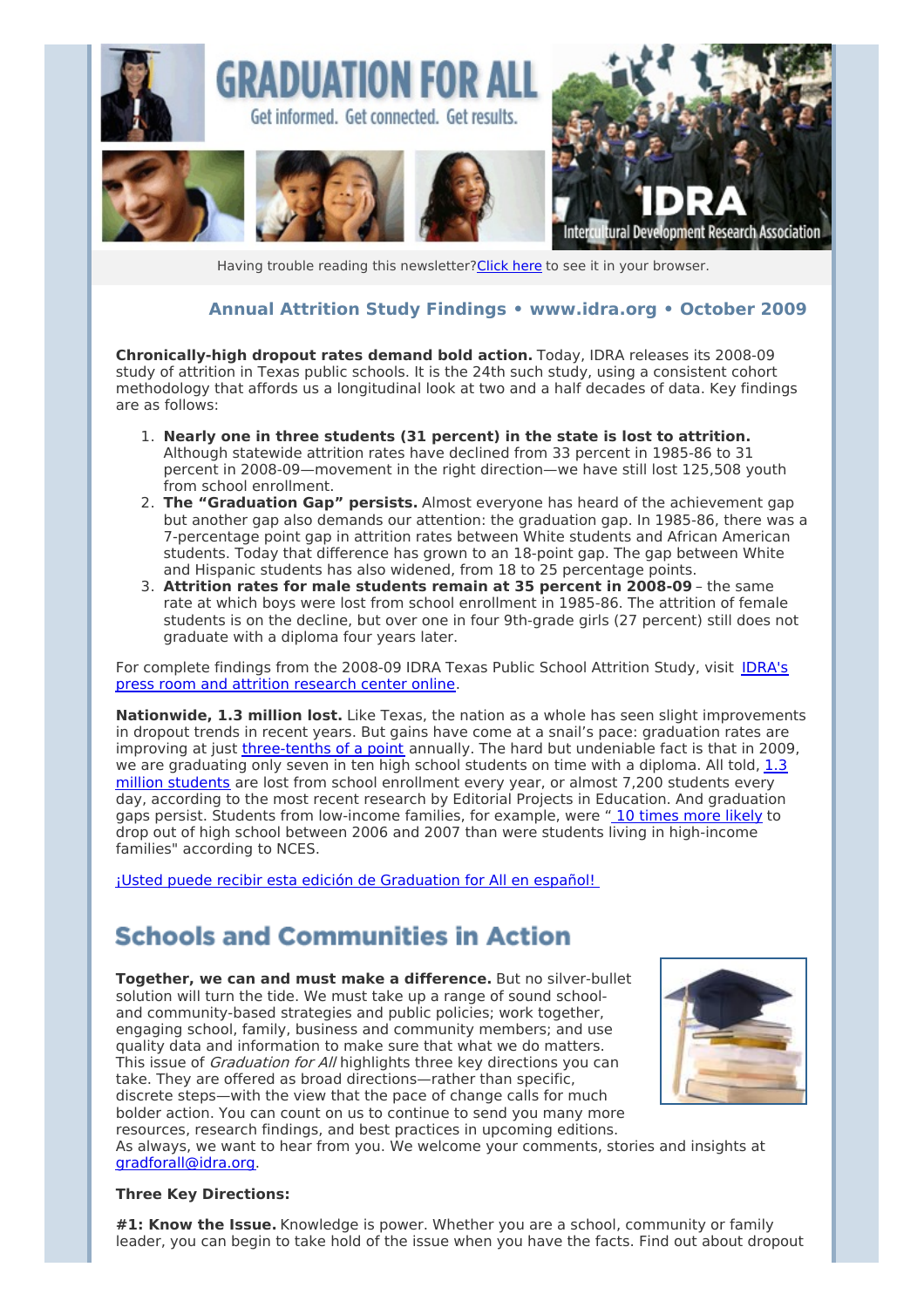rates in your district, county, or state. Here are a few good resources to have at hand:

For longitudinal data and attrition rates for every county in the state of Texas, visit IDRA's website: [www.idra.org/Research/Attrition/](http://idra.createsend1.com/t/r/l/htnyu/l/h).

- For a report on graduation rates in your state, see: High School Dropout and [Completion](http://idra.createsend1.com/t/r/l/htnyu/l/k) Rates in the United States (NCES, 2009). Here you will find, for example, that for the class of 2005-06, the averaged freshman graduation rate (AFGR) across 48 states ranged from a low of 55.8 percent in Nevada to a high of 87.5 percent in Wisconsin. In ten states —Alabama, Alaska, California, Florida, Georgia, Louisiana, Mississippi, Nevada, New Mexico, and New York—AFGR rates were below 70 percent.
- For a map of graduation rates for every school district, visit EPE's [Research](http://idra.createsend1.com/t/r/l/htnyu/l/u) Center online.

Still, a daunting mix of data can keep people from shaping a plan of action. For help getting started or unstuck, visit: What your [Community](http://idra.createsend1.com/t/r/l/htnyu/l/o) can do to End its Drop-Out Crisis by Johns Hopkins University.

**...then Call for Change.** How are dropout rates affecting young people in your community? What is the cost of the status quo in your community and state? Conversely, how would turning this issue around improve lives individually and collectively? A 2009 issue brief by the Alliance for Excellent Education finds that on average students who dropped out of high school earned \$9,634 less annually in 2005 than their graduating peers. In a job market already punishing for so many, youth who dropped out saw unemployment rates of 15.4 percent in July 2009. The report goes on to find that the cumulative impact for the nation of losing 1.3 million students a year is "staggering" but that taking action would yield dramatic benefits for individuals and the country as a whole. For the full brief, visit: [www.all4ed.org/files/HighCost.pdf](http://idra.createsend1.com/t/r/l/htnyu/l/b)

**#2: Take a Stand.** Set your sights on graduation for all and beyond. A recent study by Civic [Enterprises](http://idra.createsend1.com/t/r/l/htnyu/l/n) found that 35 percent of teachers and 24 percent of principals view dropouts as "a minor problem or no problem at all." Denying the dropout issue and its impact on youth nets us nothing. If you are a school leader or school board member, buck the trend by establishing a clear and unequivocal vision of graduating all students, prepared for their future. For resources, visit: [Diplomas](http://idra.createsend1.com/t/r/l/htnyu/l/p) Count 2009: Broader Horizons , where you can find out how 2,200 school districts pressed for progress and 20 states began to formalize definitions and a roadmap for [college-readiness](http://idra.createsend1.com/t/r/l/htnyu/l/x) and see "California High Schools That Beat the Odds in High School Graduation" for research on six schools that are achieving graduation rates of 85 to 100 percent. You might also find it useful to see: "principles for [policymakers](http://idra.createsend1.com/t/r/l/htnyu/l/m)" and school leaders.

**#3: Adopt a Framework for Action.** Many otherwise well-intentioned efforts to address the dropout issue are scuttled for various reasons: (1) they focus too discretely on programs, without altering school fundamentals like teaching and curriculum quality or student and family engagement; (2) they are too diffuse, excluding the use of data and information to assess what changes are needed most and to evaluate the value and impact of changes; or (3) they engage family and community leadership, but only for a rally or one-time town hall meeting.

To help school, community, family and business leaders to initiate and guide change, IDRA published the **Quality Schools Action [Framework](http://idra.createsend1.com/t/r/l/htnyu/l/c)**. This empirically-based change model incorporates both student- and school-level indicators that guide meaningful school reform. To learn about the model and to adopt this [framework](http://idra.createsend1.com/t/r/l/htnyu/l/q) for change visit: Holding On to the Goal of Quality Education for Every Child, an article by IDRA President and CEO, María "Cuca" Robledo Montecel, Ph.D. Or, Listen In! to School Change [Strategies](http://idra.createsend1.com/t/r/l/htnyu/l/a), a conversation with Dr. Montecel on how schools and communities can make change happen through school and community capacity building and coalition-building. This Classnotes podcast is the third in a three-part series.

# **Toolbox**

#### **Resources to Take on the Graduation Gap**

Listen In! to: "Helping Schools [Address](http://idra.createsend1.com/t/r/l/htnyu/l/f) Issues of Race," an IDRA Classnotes podcast featuring a conversation with Bradley Scott, Ph.D., director of the IDRA South Central Collaborative for Equity. Dr. Scott provides an overview of both national progress and persistent problems in achieving equity with respect to race in public education today and describes how federallyfunded equity assistance centers can help school leaders and communities achieve equity.

Also, visit: "Six Goals of [Educational](http://idra.createsend1.com/t/r/l/htnyu/l/z) Equity," where you will find a framework developed by the IDRA South Central Collaborative for Equity that schools and communities can use together to build a plan of action for ensuring that children of all backgrounds have the opportunity to graduate and excel. IDRA's SCCE serves school districts in Arkansas, Louisiana, New Mexico, Oklahoma and Texas. For links to the national network of equity assistance centers around the country (funded by the U.S. Department of Education under Title IV of the 1964 Civil Rights Act)